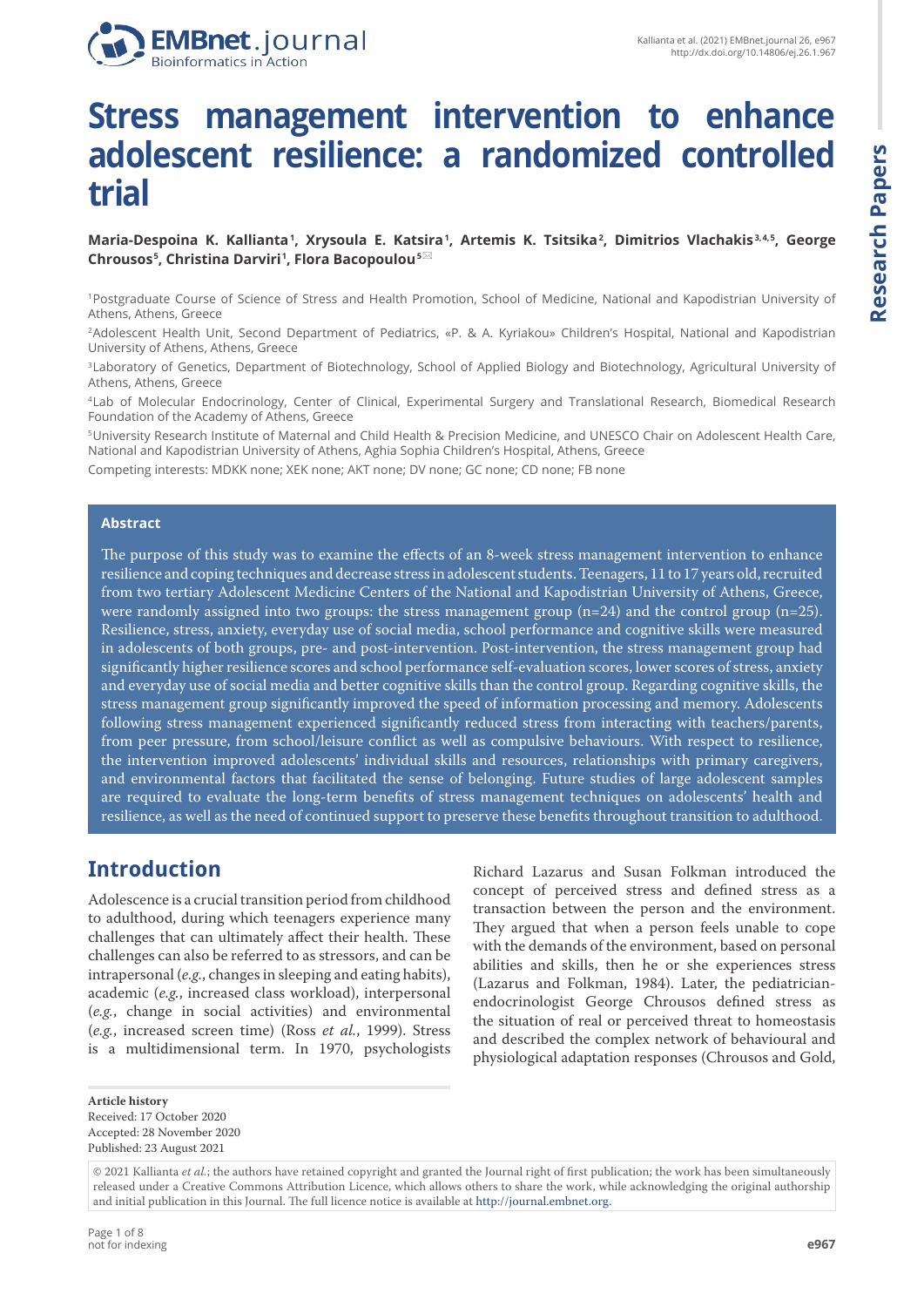

1992). Resilience refers to successful adaptation to stress; Flora Bacopoulou and George Chrousos have defined resilience as the ability of the individual to maintain, regain or improve homeostasis - eustasis or hyperstasis - despite adverse life experiences (Bacopoulou and Chrousos, 2013). There are several literature reports of everyday hassles and major stressful life events (natural disasters, poverty, parental divorce, and parental psychopathology) as risk factors for depression, reduced skills and low resilience (Luthar and Zigler, 1991). Resilience is a dynamic process of positive adjustment in the context of significant adversity (Luthar *et al.*, 2000). Resilience can be perceived as the positive response and recovery capacity after major setbacks, excessive demands, and intensely stressful situations. The main feature of resilience is the ability of the individual to return to his / her original level of function after any stressful event (Carver, 1998; O'Leary and Ickovics, 1995; Block and Block, 1980; Block and Kremen, 1996; Lazarus, 1993). Psychologists have studied resilience for years, but nowadays the goal is to enhance resilience before the exposure to a stressful or traumatic event (Everly *et al.*, 2008). Resilience is positively correlated with selfefficacy (Bandura, 1997; 2003), hardiness (Kobasa *et al.*, 1982), internal locus of control (Luthar, 1991; Sandler *et al.*, 2000; Grobet *et al.*, 1995; Wyman, 2003), social skills and social support, adolescent coping skills (WHO, 2004; Jensenet *et al.*, 2006; Everly and Lating, 2002; Steinhardt and Dolbier, 2008) and moderate use of social media. High intelligence, on the other hand, may have a negative impact on resilience according to some investigators. Stress management techniques seem to minimize its negative impact on health and, thus, on resilience and quality of life (Steinhardt and Dolbier, 2008). People with high resilience usually have better ways to manage their stress (coping process) (Frederickson, 2000).

Increasing numbers of researchers have evaluated the effects of stress management programs for students. Such interventions aim at reducing stress and improving health by focusing on relaxation techniques (*e.g.*, diaphragmatic breathing, muscle relaxation, imagery, meditation biofeedback) and cognitivebehavioural strategies which help to identify and change maladaptive thinking (*e.g.*, all- or- none, perfectionism, self-punishing) and behaviour (*e.g.*, alcohol and drug use, smoking, internet addiction). Social support is thought to be a buffer against negative effects of stress and increases resilience. Social support provides a safe environment where individuals are encouraged to share their experiences, thoughts, and feelings.

The purpose of this study was to assess the effects of a stress management technique designed to enhance adolescents' resilience, adaptive coping strategies, and protective factors, as well as decrease maladaptive coping strategies, thinking and behaviours. We hypothesized that adolescent students who attended an 8-week stress management intervention would demonstrate enhanced resilience, coping skills and protective factors, better school performance, as well as decreased maladaptive thinking and behaviours such as time spent on social media, compared to students in the control group.

# **Materials, Methodologies and Techniques**

### **Study Sample**

The minimum sample size calculated for each group was 20 ( $N = 40$ ). The sample was recruited from two tertiary Adolescent Medicine Centers of the National and Kapodistrian University of Athens, the Center for Adolescent Medicine and UNESCO Chair on Adolescent Health Care at the "Aghia Sophia" Children's Hospital and the Adolescent Health Unit at the "P. & A. Kyriakou" Children's Hospital. The study protocol was approved by the Scientific and Ethics Committee of the "Aghia Sophia" Children's Hospital.

## **Inclusion and exclusion criteria**

Healthy teenagers, 11-17 years old, students able to read and write in Greek, were eligible to participate in the study. Adolescents with diagnosed psychiatric disorders or other diseases, adolescents under psychological or psychiatric treatment, and substance users were excluded.

## **Study Design**

Adolescents were randomized into two groups, the stress management (SM) group and the control group, based on random numbers derived from a random number generator (random.org). Participants in both groups and their parents or guardians were informed about the program's purposes and signed consent forms prior to study entry.

The intervention comprised health promotion and stress management techniques such as diaphragmatic breathing, progressive muscle relaxation and guided imagery (Steinhardt and Dolbier, 2008). The SM group followed an 8-week stress management program based on the following timetable. Appointments were scheduled with the adolescents.

Stress Management Intervention according to Weeks:

- 1. Completion of pre-intervention questionnaires. Power point presentation and discussion about stress, healthy lifestyle, and everyday routine. Tips for exercise, systematic walking, disposal of individual pedometers and practical guide on stress management and healthy behaviours in print. Emphasis placed on the implementation of systematic exercise.
- 2. Power point presentation on application of "Diaphragmatic Breathing" technique, individually or in groups. Learning of diaphragmatic breathing was facilitated by the use of Biofeedback. Recommendation to apply relaxation techniques twice a day (morning and evening). Quality data recorded.
- 3. Power point presentation on implementation of "Progressive Muscle Relaxation", individually or in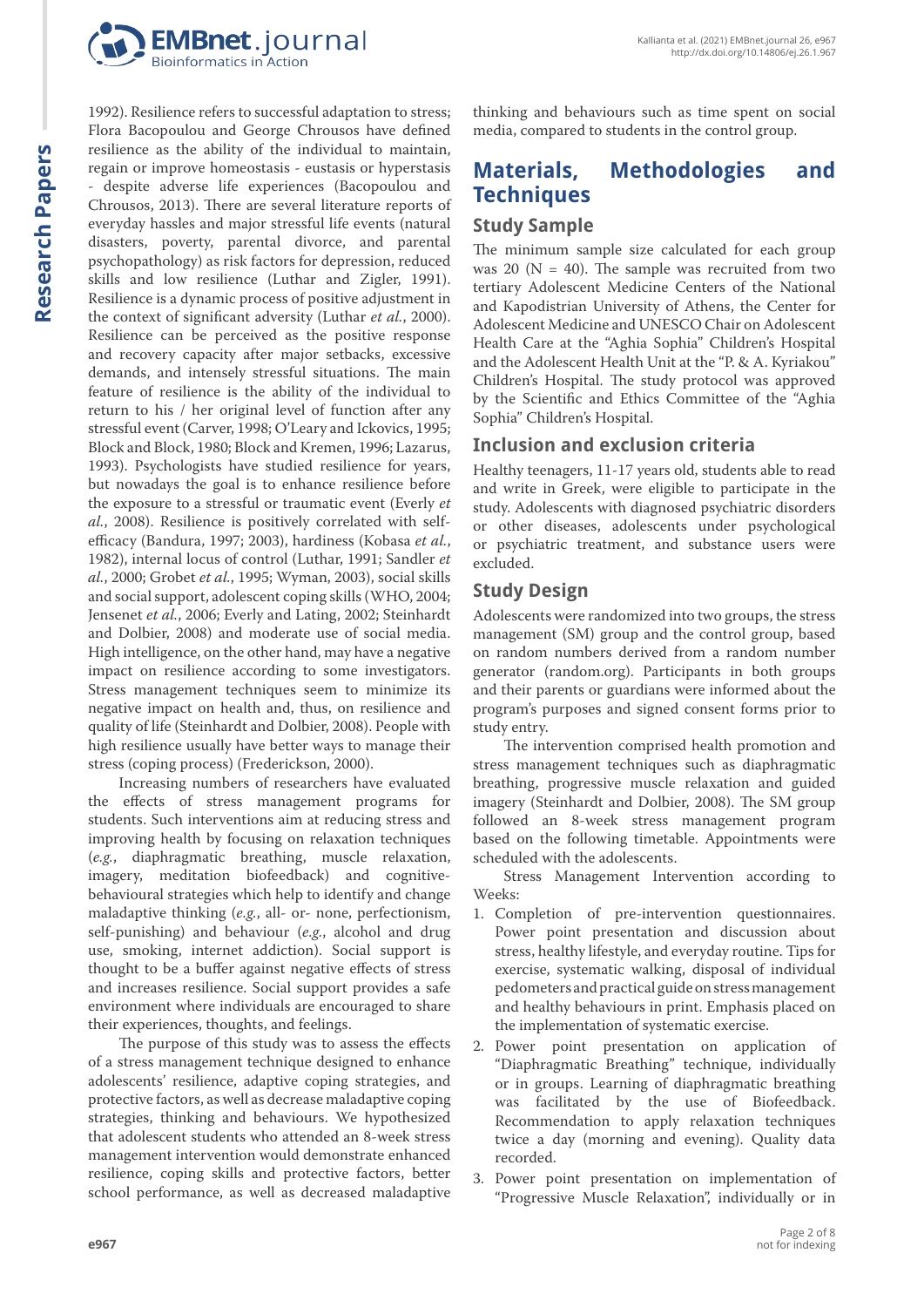

groups. Learning of progressive muscle relaxation facilitated through a CD. Recommendation to apply the relaxation technique twice a day (morning and evening). Provision of a CD and a booklet of relaxation techniques. Quality data recorded.

- 4. Power point presentation on "Cognitive Behavioural Therapy". Discussion of the so far implemented techniques and empowerment to continue the program. Quality data recorded.
- 5. Power point presentation on "Healthy Diet". Empowerment to continue the program. Quality data recorded.
- 6. Learning and application of the relaxation technique of "Guided imagery", with the use of a CD. Recommendation to apply the technique twice a day (morning and evening). Quality data recorded.
- 7. Re-check with each participant separately relaxation techniques and encourage healthy behaviours. Quality data recorded.
- 8. Completion of post-intervention questionnaires. Quality data recorded. Relevant questions and queries were solved, clarifications were given.

Each participant was advised to practice the stress management intervention twice a day; to begin with diaphragmatic breaths and progressive muscle relaxation, and then, after learning the technique of guided imagery, to replace one of the former two techniques, depending on what was best suited for the adolescent. At each session, a qualitative assessment of the changes (benefits) was made, as the individual recorded the results of the intervention. To monitor compliance and solve potential adolescents' problems, a once-a-week appointment was scheduled with participants, who were encouraged to communicate with the researchers through telephone or via e-mail if any problem occurred.

#### **Measures**

Adolescents of both groups, before and after the 8-week intervention, were assessed for their levels of stress, anxiety, resilience and school performance, the frequency of use of social media, as well as their cognitive skills, as follows:

Assessment of Stress levels: Stress levels were assessed with the Adolescent Stress Questionnaire (ASQ) (Darviri *et al.*, 2004; Byrne *et al.*, 2007; Moksnes and Espnes, 2011; De Vriendt *et al.*, 2011). The questionnaire consists of 58 questions about the stress experienced by the teenager in the last year, circling a number from 1 to 5, based on a 5-level Likert type scale [1 = No stress (or not applicable to me),  $2 =$  Some Stress,  $3 =$  Moderate Stress, 4 = Enough Stress, 5 = A Lot of Stress].

Assessment of Anxiety levels: Anxiety levels were assessed with the Spence Children's Anxiety Scale (SCAS). The questionnaire consists of 46 questions about the anxiety felt by the teenager. The person is asked to answer the questions based on a 4-stage Likert type scale  $(1 = \text{Never}, 2 = \text{Sometimes}, 3 = \text{Often}, 4 = \text{Always})$ , by Kallianta et al. (2021) EMBnet.journal 26, e967 <http://dx.doi.org/10.14806/ej.26.1.967>

Assessment of Resilience levels:The Child and Youth Resilience Measure (CYRM) –The Youth version was used to measure adolescents' resilience. The questionnaire consists of 28 questions about the person's personal, social, and interpersonal abilities and his / her level of resilience. The person is asked to answer the questions based on a 3-stage Likert type scale (No, Sometimes, Yes) by circling the appropriate word. Good psychometric properties have been reported with great internal credibility of this tool in other countries (Liebenberg *et al.*, 2012).

Assessment of School Performance: A self-report question about school performance. The question will be answered by the teenager. The question was: "How good do you think you are as a student when you take into account your overall presence in the classroom (homework preparation, classroom participation, performance in tests)?" Respondents will place their answer on a number line from 0 to 10, with 0 meaning "no good at all" and 10 "excellent".

Assessment of the frequency of use of Social Media: The frequency of social media use was assessed with the self-report question "How many hours do you spend on social networking pages per day on a mobile / tablet / computer?"

Assessment of Cognitive Skills: Cognitive tests assess cognitive skills such as memory, concentration, speed of recall and information processing (Langdon *et al.*, 2012; Sheridan *et al.*, 2006; Stegen *et al.*, 2010; Benedict, 1997). The following cognitive assessment tests were used:

• Normative Symbol Digit Modalities Test (SDMT): The SDMT is a screening instrument. Performance on the SDMT is underpinned by attention, perceptual speed, motor speed and visual scanning. The SDMT consists of a key with two rows, with nine stimulus symbols in the upper row and matched numbers  $(1-9)$ in the row below it. The task sequence consists of a series of symbols, each with a blank space underneath that the subject is asked to consecutively fill with the corresponding numbers as fast as possible in 90 seconds after completing a 10-item practice trial. The score of the test is the number of correct substitutions completed within the time limit, with the maximum score of 110.California Verbal Learning Test-II (CVLT-II): The CVLT-II measures both recall and recognition of two lists of words over several immediate- and delayed-memory trials. List A is composed of 16 words, four words each of four semantic categories. An interference list (List B) of 16 words is then presented for one trial. The interference trial is followed by short-delay free-recall and short-delay cued-recall trials for List A. The CVLT-ΙΙ ends with a new, optional forced-choice recognition trial that is administered approximately 10 minutes following the yes/no recognition trial.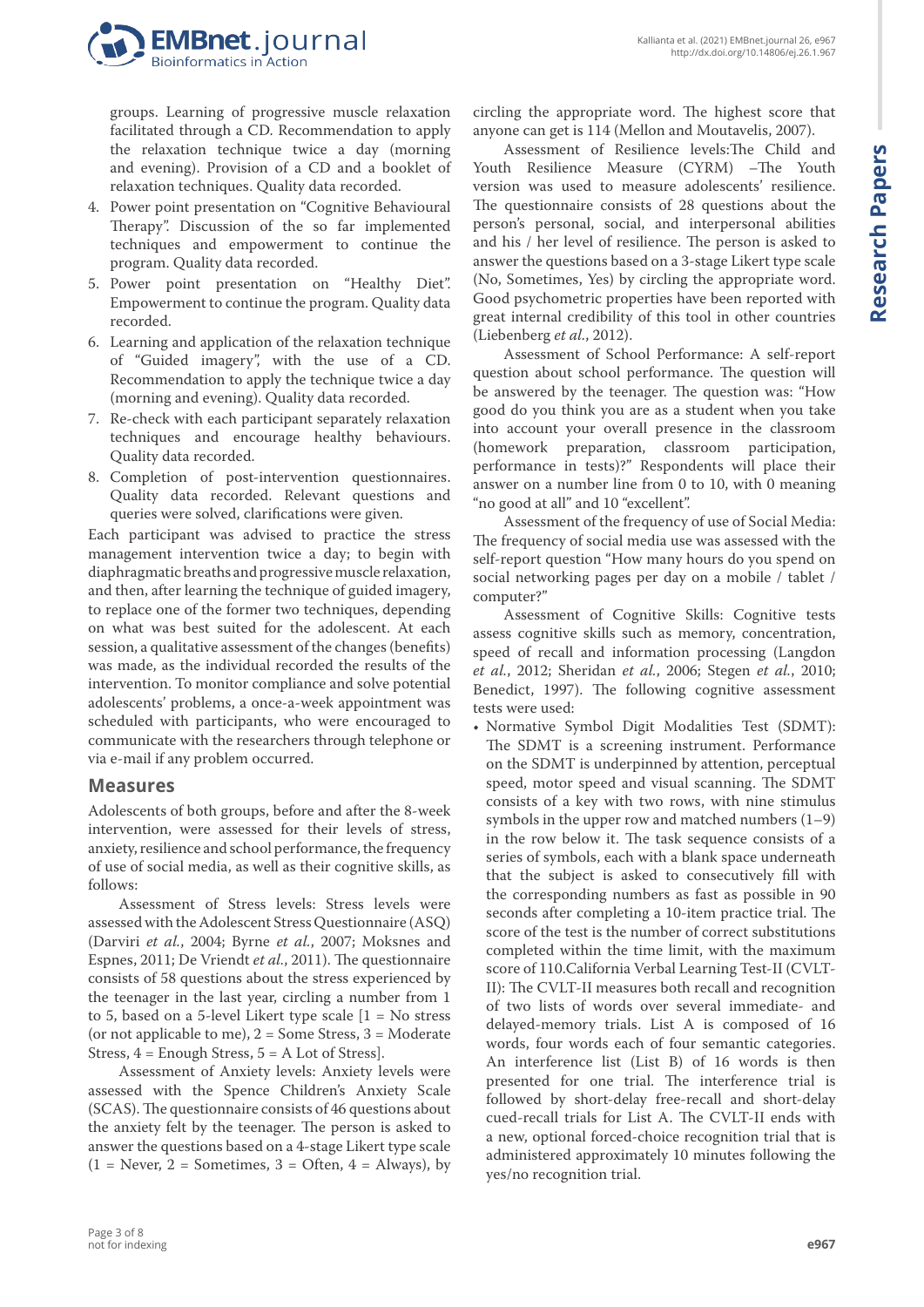



**Figure 1.** Study flowchart.

• Brief Visuospatial Memory Test-Revised (BVMT-R) (Langdon *et al.*, 2012; Sheridan *et al.*, 2006; Stegen *et al.*, 2010; Benedict, 1997): The BVMT-R was designed as an equivalent multiple test for assessment of visual memory. The BVMT-R comprises six alternate, equivalent forms (Forms 1 through 6). Each form consists of a) 6 geometric figures printed on a 2x3 array on a separate page of the Recall Stimulus Booklet, and b) 12 recognition items, each printed on a separate page in the Recognition Stimulus Booklet. A manual is required for precise scoring and interpretation, but it is not necessary to have the manual present during the administration of the test.

#### **Statistical analysis**

Longitudinal changes in outcome measures from baseline to 8 weeks (or rate of outcome change) were analysed using linear mixed-effects models with interaction terms for study group and time points. Random intercepts were used for the random effect of each participant in the model using variance components structure (Supplementary models' formula). Means of observed and the adjusted (estimated marginal means for group x time) outcome changes and their SEs are presented (Table 2). The level of significance was set at 0.05. Analyses were performed using SPSS version 22.0 (Chicago IL).

## **Results**

Overall, 81 teens were approached. Of these, 31 were excluded (17 did not meet the inclusion criteria, 14 refused to participate). Fifty adolescents were randomized to the SM intervention group and the control group. One adolescent from the SM group discontinued the followup without a known reason. Finally, 24 adolescents were included in the SM group and 25 in the control group. The study flowchart is presented in Figure 1.

Girls were represented in approximately 70% in both groups. The median ages in the SM group and the control group were 16.1 and 14.6 years, respectively (Table 1).

Data were compared before and after the intervention, but also between groups, and statistical criteria were used depending on the size and type of the variable (within and between analysis).

**Table 1.** Demographics of the study sample.

| Characteristic                  | <b>SM</b> Group<br>$(N=24)$ | Control group<br>$(N=25)$ | p value    |
|---------------------------------|-----------------------------|---------------------------|------------|
| Girls N, $(\%)$                 | 17(70.8)                    | 18(72.0)                  | $0.01*$    |
| Median Age<br>(Min, Max), years | 16.08(11,17)                | 14.60(11,17)              | $< 0.001*$ |

*SM: stress management*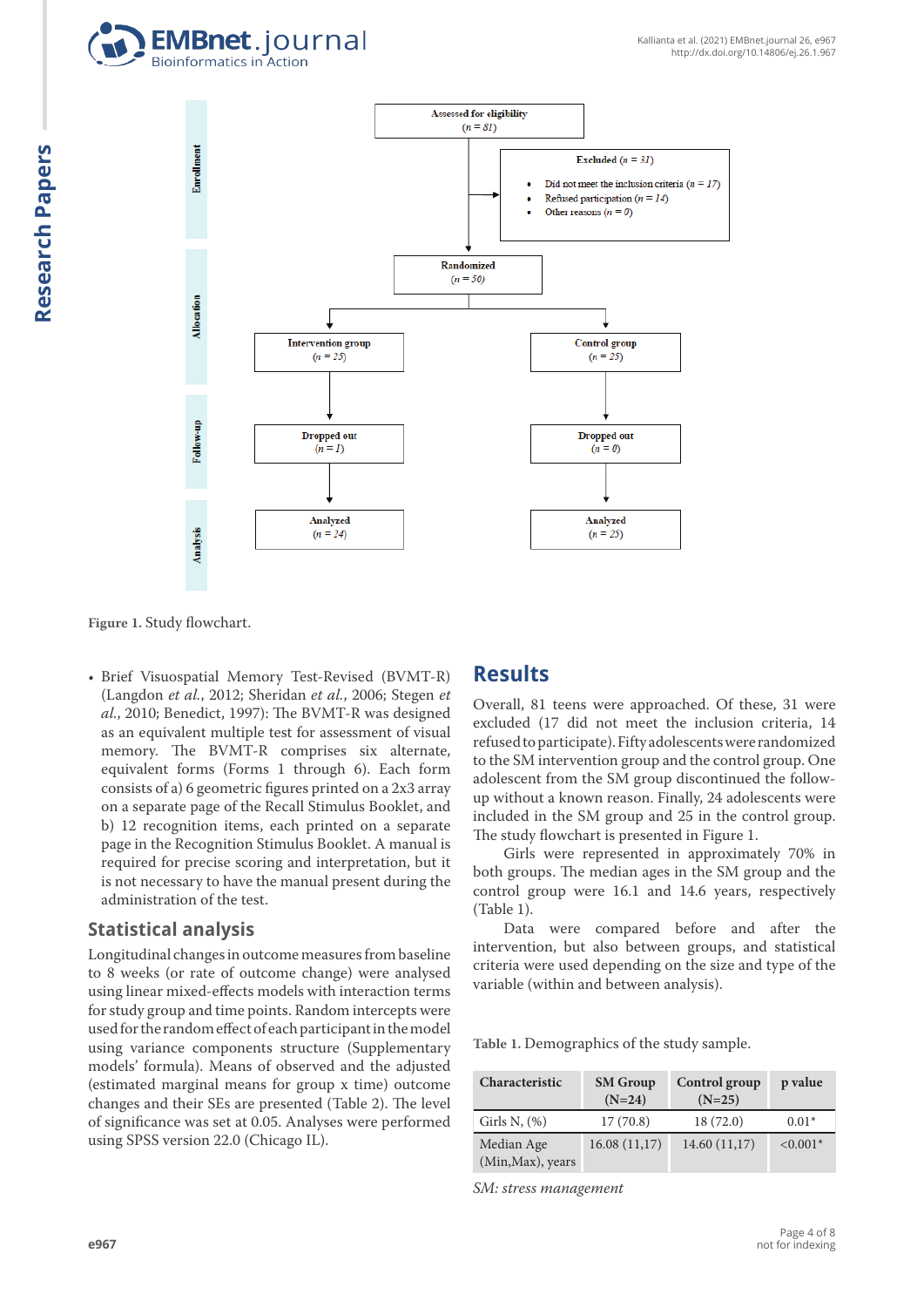

**Table 2.** Results of the Linear Mixed-Effects Models with Random Intercepts for the Rates of Outcome Change.

| Characteristic                                                           | $b$ for group $\times$ time<br>interaction (SM group<br>vs. Control group)±SE | p value  |
|--------------------------------------------------------------------------|-------------------------------------------------------------------------------|----------|
| School performance, self-evaluation                                      | $0.54 \pm 0.17$                                                               | $0.003*$ |
| Hours spent daily on social media                                        | $-1.05 \pm 0.33$                                                              | $0.003*$ |
| Cognitive test- Mathematical test (countdown-right answers)              | $1.98 \pm 0.48$                                                               | $0.000*$ |
| Cognitive test-Mathematical test (countdown)- minutes needed to complete | $-6.15 \pm 7.08$                                                              | 0.390    |
| Cognitive test- the three keywords                                       | $0.00 \pm 0.10$                                                               | 1.000    |
| Physical exhaustion                                                      | $-0.38 \pm 0.46$                                                              | 0.410    |
| Mental exhaustion                                                        | $-1.03 \pm 0.63$                                                              | 0.107    |
| Psychological exhaustion                                                 | $-1.31 \pm 0.74$                                                              | 0.085    |
| Cognitive test- Normative Symbol Digit Modalities Test                   | $18.87 \pm 2.80$                                                              | $0.000*$ |
| Cognitive test- California Verbal Learning Test-II (CVLT-II)             | $7.16 \pm 2.20$                                                               | $0.002*$ |
| Cognitive test- Brief Visuospatial Memory Test Revised (BVMT-R)          | $1.02 \pm 1.55$                                                               | 0.515    |
| Stress of teacher/adult interaction (ASQ)                                | $-4.31 \pm 0.99$                                                              | $0.000*$ |
| Stress of peer pressure (ASQ)                                            | $-2.54 \pm 0.81$                                                              | $0.003*$ |
| Stress of home life (ASQ)                                                | $-3.36 \pm 1.97$                                                              | 0.095    |
| Stress of adult responsibility (ASQ)                                     | $-0.92 \pm 0.49$                                                              | 0.065    |
| Stress of romantic relationship (ASQ)                                    | $0.42 \pm 0.83$                                                               | 0.619    |
| Stress of school attendance (ASQ)                                        | $-1.22 \pm 0.74$                                                              | 0.108    |
| Stress of school/leisure conflict (ASQ)                                  | $-3.05 \pm 1.08$                                                              | $0.007*$ |
| Stress of school performance (ASQ)                                       | $-1.37 \pm 0.76$                                                              | 0.077    |
| Stress of financial pressure (ASQ)                                       | $-0.38 \pm 0.69$                                                              | 0.585    |
| Panic disorder and agoraphobia (SCAS)                                    | $-0.86 \pm 0.81$                                                              | 0.292    |
| Generalized anxiety disorder (SCAS)                                      | $-0.58 \pm 0.78$                                                              | 0.462    |
| Separation anxiety disorder (SCAS)                                       | $-0.76 \pm 0.54$                                                              | 0.166    |
| Physical injury fears (SCAS)                                             | $-0.46 \pm 0.65$                                                              | 0.483    |
| Social phobia (SCAS)                                                     | $-0.46 \pm 0.66$                                                              | 0.486    |
| Compulsive behaviour (SCAS)                                              | $-1.14 \pm 0.36$                                                              | $0.002*$ |
| Individual capacities/resources (CYRM)                                   | $1.74 \pm 0.56$                                                               | $0.003*$ |
| Relationship with primary caregiver (CYRM)                               | $1.16 \pm 0.43$                                                               | $0.010*$ |
| Contextual factors that facilitate the sense of belonging (CYRM)         | $1.20 \pm 0.45$                                                               | $0.011*$ |

*SM: stress management, SE: standard error, ASQ: Adolescent Stress Questionnaire, SCAS: Spence Children's Anxiety Scale, CYRM: Child and Youth Resilience Measure*

Table 2 presents the results of mixed effects models concerning changes over time.

Patients in the SM intervention group demonstrated statistically significant reductions in the hours spent daily on social media, in stress (ASQ) and in anxiety (SCAS), and significant increases in resilience (CYRM) and in self-evaluation of school performance. More specifically, in terms of the adolescents' stress, statistically significant lower scores were recorded in stress derived from teacher/adult interaction, from peer pressure and in stress derived from school/leisure conflict. Statistically significant lower scores were also recorded in the compulsive behaviour, assessed by SCAS. Finally, resilience assessed by CYRM showed higher scores in the individual abilities/resources, in the relationship with the primary caregiver and in the factors facilitating the sense of belonging. In terms of cognitive functions, statistically significant differences were noted in the mathematical test (countdown), in the Normative Symbol Digit Modalities Test and in the California Verbal Learning Test–II (CVLT-II).

As shown in Table 3, 8.3-16.7% of the adolescents exhibited significant score changes according to the Reliable Change Index (RCI) used for the questionnaires. Based on the Number Needed to Treat (NNT) values the strongest effect was noted for processing speed as assessed by the Normative Symbol Digit Modalities Test.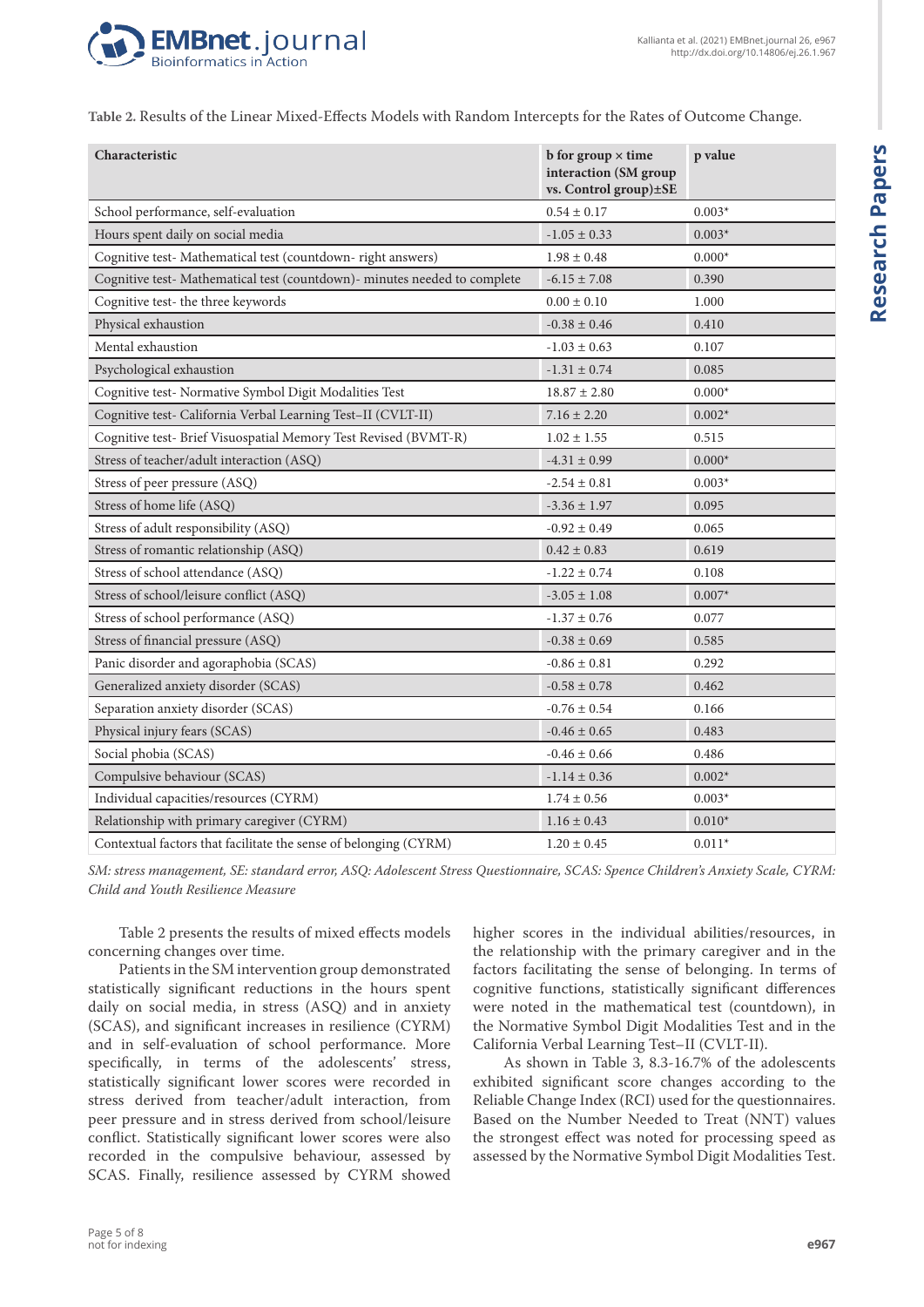

**Table 3.** Number of individuals with beneficial significant score changes according to the Reliable Change Index and the corresponding Number Needed to Treat (NNT) values.

| Characteristic (Cronbachs' alpha before, after)              | SM group $N$ (%) | Control group $N$ (%) | <b>NNT</b> |
|--------------------------------------------------------------|------------------|-----------------------|------------|
| School performance- self-evaluation                          | 0(0)             | 0(0)                  |            |
| Hours spent daily on social media                            | 1(4.2)           | 0(0)                  | 24         |
| Cognitive test-Mathematical test (countdown-right answers)   | 1(4.2)           | 0(0)                  | 24         |
| Cognitive test- Normative Symbol Digit Modalities Test       | 4(16.7)          | 0(0)                  | 6          |
| Cognitive test- California Verbal Learning Test-II (CVLT-II) | 0(0)             | 0(0)                  |            |
| Stress of teacher/ adult interaction                         | 1(4.2)           | 0(0)                  | 24         |
| Stress of peer pressure                                      | 0(0)             | 0(0)                  |            |
| Stress of school/leisure conflict                            | 0(0)             | 0(0)                  |            |
| Compulsive behaviour                                         | 0(0)             | 0(0)                  |            |
| Individual capacities/resources                              | 2(8.3)           | 0(0)                  | 12         |
| Relationship with primary caregiver                          | 1(4.2)           | 0(0)                  | 24         |
| Contextual factors that facilitate the sense of belonging    | 0(0)             | 0(0)                  |            |

*SM: stress management, NNT: number needed to treat*

# **Discussion**

The aim of this research was to examine whether adolescents following stress management techniques for 8 weeks could improve their resilience, their ability to cope and recover after adversities. This would help them manage more effectively their stress of school and perform better, adopt a healthier lifestyle *i.e.* reduce hours in social media, and build stronger relationships. The study results demonstrated statistically significant differences between the SM intervention group and the control group in several areas. More specifically, the SM group (vs. the control group) experienced improvement in school performance (by self-evaluation) and reduced the hours spent on social media. Regarding cognitive skills, the SM group significantly improved the speed of information processing and memory. Stress management techniques seem to have helped in reducing adolescents' stress from interacting with teachers/parents, from peer pressure, from school/leisure conflict as well as compulsive behaviours. Adolescents in the SM group improved their resilience, their individual skills and resources, their relationship with primary caregivers, and the environmental factors that facilitated the sense of belonging.

The teenagers who participated in the SM group significantly reduced the stress they experienced in relation to their social environment. This concept is inextricably linked to the concept of resilience. Selfefficacy and support from the social environment (as well as the teen's ability to ask for this support without being ashamed or afraid) are important to enhance resilience (Werner and Smith, 1982; Fergus and Zimmerman, 2005; Zolkoski and Bullock, 2012). On the other hand, academic success/performance is also a very important factor which enhances adolescents' resilience, according to the protective factor model of resilience (Fergus and Zimmerman, 2005; Zolkoski and Bullock, 2012). Daily adversities in adolescent life can be offset by other buffers such as academic performance and supportive social environment. Similarly, protective or reinforcing factors for young people can also be considered the improvement of cognitive abilities, such as the speed of processing information and memory but also the improvement of individual capacities and resources, the relationship with primary caregivers and other environmental factors that facilitate the sense of belonging. All the aforementioned variables were significantly improved in the intervention group, as already mentioned. Furthermore, personal self-control (Fergus and Zimmerman, 2005; Zolkoski and Bullock, 2012) has an impact on everyday routine (mainly in eating and sleeping) and is very important in enhancing resilience. The reduction of stress in many aspects of the teen's daily routine, is very important and is being pursued by many programs trying to enhance adolescents' resistance and resilience against adversities (Daining and DePanfilis, 2007; Steinhardt and Dolbier, 2008; Abolghasemi and Varaniyaba, 2010).

The adolescents who participated in the SM intervention group experienced statistically significant improvement in their routine, since they improved the self-evaluation of their school performance and they reduced the hours spent daily on social media. Cognitive skills also recorded significantly higher scores. The relationship between stress and cognitive functions has been highlighted and fully elucidated by a very large volume of literature (McEwen and Sapolsky, 1995; Pechtel and Pizzagalli, 2011; Yuen *et al.*, 2012). Lupien *et al.* (Lupien *et al.*, 2009) showed that chronic exposure to stress hormones during the prenatal period, infancy, childhood, adolescence, adulthood, or old age, has an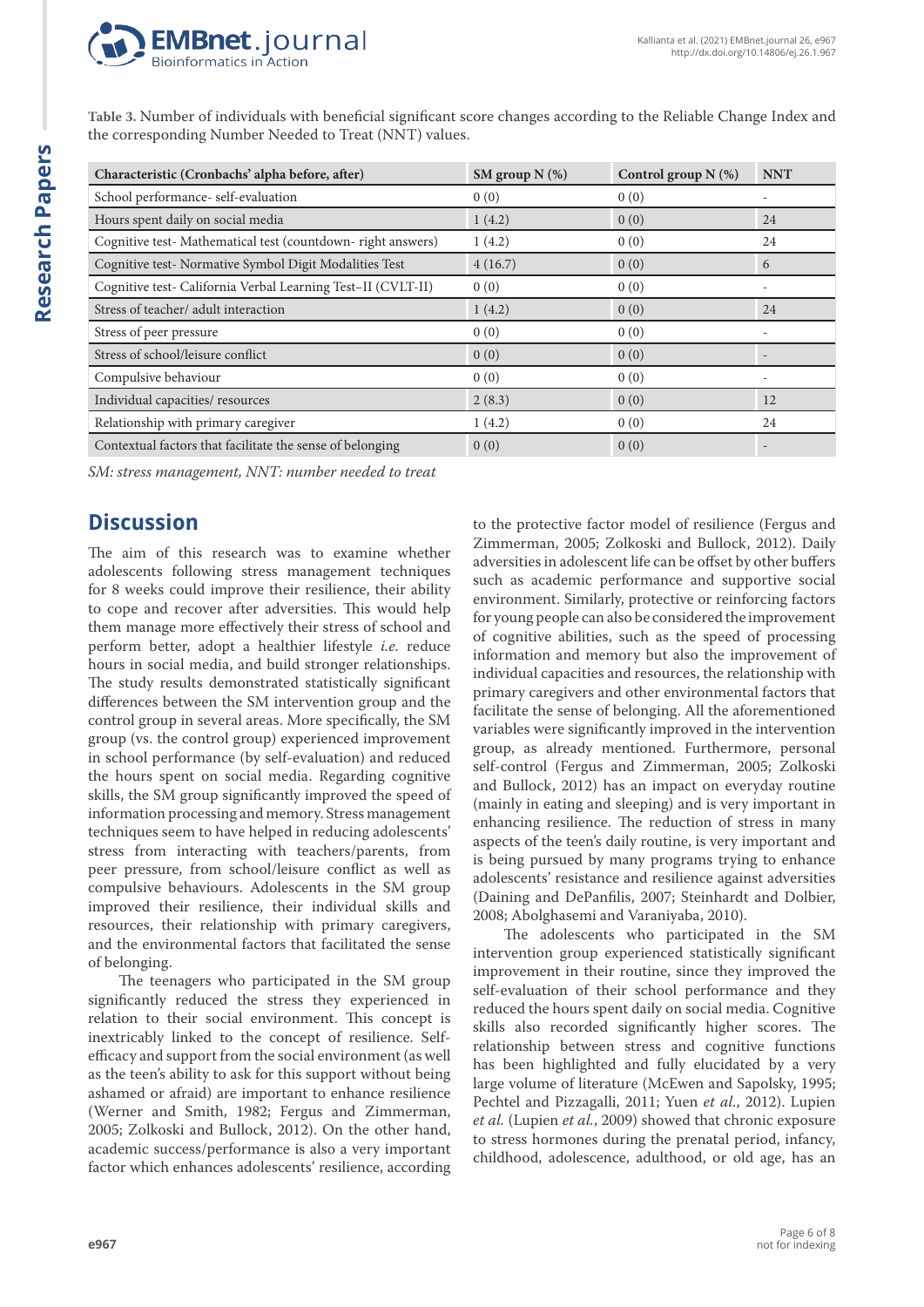**Research Papers**

**Research Papers** 



impact on brain structures involved in cognition and mental health. In this study, it appeared, also, that stress management in adolescents helped them improve some of their cognitive functions.

There are some limitations that must be considered before interpreting the results of this study. The sample was small (a total of 49 adolescents, mainly girls), therefore, the results cannot be generalized to the broader adolescent population. The study included self-reported questionnaires and thus, a subjective view of the sample responses. Furthermore, there was no objective measurement of compliance to the stress management techniques during the program despite the frequent feedback from the adolescents. Finally, it is not known whether the benefits were maintained after the completion of the program, as there was no followup. However, despite the short duration of the program, several beneficial outcomes were reported.

Future studies of large adolescent samples are required to evaluate the long-term benefits of stress management techniques on adolescents' health and resilience, as well as the need of continued support to preserve these benefits throughout transition to adulthood.

#### **Key Points**

- An 8-week stress management intervention enhanced resilience in adolescents.
- Stress, compulsive behaviours and social media time were reduced post-intervention.
- Adolescents experienced improvement in school performance and cognitive skills.

# **References**

- 1. Abolghasemi A, Taklavi S (2010) Resilience and perceived stress: predictors of life satisfaction in the students of success and failure. Procedia - Social and Behavioral Sciences **5**, 748–752. <http://dx.doi.org/10.1016/j.sbspro.2010.07.178>
- 2. Bacopoulou F, Chrousos G (2013) Health risk behaviors and resilience in adolescence. In: Antoniou AS and Kirkcaldy BD (Eds). Education, Family and Child & Adolescent Health. DIADRASSI Publications, pp. 141-154.
- 3. Bandura A (1997) Self-efficacy: The exercise of control. New York: Freeman.
- 4. Beasley M, Thompson T, Davidson J (2003) Resilience in response to life stress: the effects of coping style and cognitive hardiness. Pers Individ Dif **34**, 77–95. [http://dx.doi.org/10.1016/S0191-](http://dx.doi.org/10.1016/S0191-8869(02)00027-2) [8869\(02\)00027-2](http://dx.doi.org/10.1016/S0191-8869(02)00027-2)
- 5. Benedict RHB (1997) Brief Visuospatial Memory Test Revised professional manual. Odessa, FL: Psychological Assessment Resource.
- 6. Block JH, Block J (1980) The role of ego-control and egoresiliency in the origination of behavior. In: Collings WA (Ed). The Minnesota Symposia on Child Psychology. Hillsdale, NJ: Erlbaum, Vol. **13**, pp. 39-101.
- 7. Block J, Kremen AM (1996) IQ and ego-resiliency: Conceptual and empirical connections and separateness. Journal of Personality and Social Psychology **70**, 349–361. [http://dx.doi.](http://dx.doi.org/10.1037/0022-3514.70.2.349) [org/10.1037/0022-3514.70.2.349](http://dx.doi.org/10.1037/0022-3514.70.2.349)
- 8. Byrne DG, Davenport SC, Mazanov J (2007) Profiles of adolescent stress: The development of the adolescent stress questionnaire (ASQ). Journal of Adolescence **30** (3), 393–416. [http://dx.doi.](http://dx.doi.org/10.1016/j.adolescence.2006.04.004) [org/10.1016/j.adolescence.2006.04.004](http://dx.doi.org/10.1016/j.adolescence.2006.04.004)
- 9. Carver CS (1998) Resilience and thriving: issues, models, and linkages. J Soc Issues **54**, 245–266. [http://dx.doi.](http://dx.doi.org/10.1111/0022-4537.641998064) [org/10.1111/0022-4537.641998064](http://dx.doi.org/10.1111/0022-4537.641998064)
- 10. Chrousos GP, Gold PW (1992) The concepts of stress and stress system disorders. JAMA **267** (9), 1244-1252. [http://](http://dx.doi:10.1001/jama.1992.03480090092034) [dx.doi:10.1001/jama.1992.03480090092034](http://dx.doi:10.1001/jama.1992.03480090092034)
- 11. Daining C, DePanfilis D (2007) Resilience of youth in transition from out-of-home care to adulthood. Children and Youth Services Review **29**, 1158–1178. [http://dx.doi.org/10.1016/j.](http://dx.doi.org/10.1016/j.childyouth.2007.04.006) [childyouth.2007.04.006](http://dx.doi.org/10.1016/j.childyouth.2007.04.006)
- 12. Darviri C, Legaki P, Chatzioannidou P, Gnardellis Ch, Kraniotou Ch *et al.* (2014) Adolescent Stress Questionnaire: Reliability and validity of the Greek version and its description in a sample of high school (lyceum) students. Journal of Adolescence **37**, 1373- 1377. <http://dx.doi.org/10.1016/j.adolescence.2014.10.003>
- 13. De Vriendt T, Clays E, Moreno LA, Bergman P, Vicente-Rodriguez G *et al.* (2011) Reliability and validity of the Adolescent Stress Questionnaire in a sample of European adolescents - the HELENA study. BMC Public Health **11**, 717. [http://dx.doi.](http://dx.doi.org/10.1186/1471-2458-11-717) [org/10.1186/1471-2458-11-717](http://dx.doi.org/10.1186/1471-2458-11-717)
- 14. Everly GS Jr, Lating JM (2002) A clinical guide to the treatment of the human stress response. NY: Plenum.
- 15. Everly G, Welzant V, Jacobson J (2008) Resistance and resilience: The final frontier in traumatic stress management. International Journal of Emergency Mental Health **4**(10), 261-270.
- 16. Fergus S, Zimmerman MA (2005) Adolescent resilience: A framework for understanding healthy development in the face of risk. Annu. Rev Public Health **26**, 399-419. [http://dx.doi.](http://dx.doi.org/10.1146/annurev.publhealth.26.021304.144357) [org/10.1146/annurev.publhealth.26.021304.144357](http://dx.doi.org/10.1146/annurev.publhealth.26.021304.144357)
- 17. Frederickson BL (2000) Cultivating positive emotions to optimize health and well-being. Prevention & Treatment **3** (1). [http://](http://dx.doi.org/10.1037/1522-3736.3.1.31a) [dx.doi.org/10.1037/1522-3736.3.1.31a](http://dx.doi.org/10.1037/1522-3736.3.1.31a)
- 18. Grob A, Flammer A, Wearing AJ (1995). Adolescents' perceived control: Domain specificity, expectations, and appraisal. Journal of Adolescence **18**, 403–425. [http://dx.doi.org/10.1006/](http://dx.doi.org/10.1006/jado.1995.1030) [jado.1995.1030](http://dx.doi.org/10.1006/jado.1995.1030)
- 19. Jensen LW, Decker L, Andersen MM (2006) Depression and health-promoting lifestyles of persons with mental illnesses. Issues of Mental Health Nursing **27**, 617-634. [http://dx.doi.](http://dx.doi.org/10.1080/01612840600642919) [org/10.1080/01612840600642919](http://dx.doi.org/10.1080/01612840600642919)
- 20. Kobasa SC, Maddi SR, Kahn S (1982) Hardiness and health: A prospective study. Journal of Personality and Social Psychology **42**, 168-177. <http://dx.doi.org/10.1037/0022-3514.42.1.168>
- 21. Langdon DW, Amato MP, Boringa J, Brochet B, Foley F *et al.* (2012) Recommendations for a brief international cognitive assessment for multiple sclerosis (BICAMS). Multiple Sclerosis **18** (6), 891-898.<http://dx.doi.org/10.1177/1352458511431076>
- 22. Lazarus R, Folkman S (1984) Stress, Appraisal, and Coping. New York: Springer.
- 23. Lazarus RS (1993) From psychological stress to the emotions: A history of changing outlooks. Annual Review of Psychology **44**,  $1 - 21$
- 24. Liebenberg L, Ungar M, Van de Vijver F (2012) Validation of the Child and Youth Resilience Measure-28 (CYRM-28) among Canadian Youth. Research on Social Work Practice **22b**(2), 219- 226. <http://dx.doi.org/10.1177/1049731511428619>
- 25. Lupien SJ, McEwen BS, Gunnar MR, Heim C (2009) Effects of stress throughout the lifespan on the brain, behaviour and cognition. Nature Reviews Neuroscience **10**, 434- 445.
- 26. Luthar SS, Zigler E (1991) Vulnerability and competence: a review of research on resilience in childhood. Am J Orthopsychiatry **61**(1), 6–22. <http://dx.doi.org/10.1037/h0079218>
- 27. Luthar SS (1991) Vulnerability and Resilience: A study of highrisk adolescents. Child Dev **62** (3), 600–616. [http://dx.doi.](http://dx.doi.org/10.1111/j.1467-8624.1991.tb01555.x) [org/10.1111/j.1467-8624.1991.tb01555.x](http://dx.doi.org/10.1111/j.1467-8624.1991.tb01555.x)
- 28. Luthar SS, Cicchetti D, Becker B (2000) The construct of resilience: a critical evaluation and guidelines for future work. Child Development **71** (3), 543–562. [http://dx.doi.org/10.1111/1467-](http://dx.doi.org/10.1111/1467-8624.00164) [8624.00164](http://dx.doi.org/10.1111/1467-8624.00164)